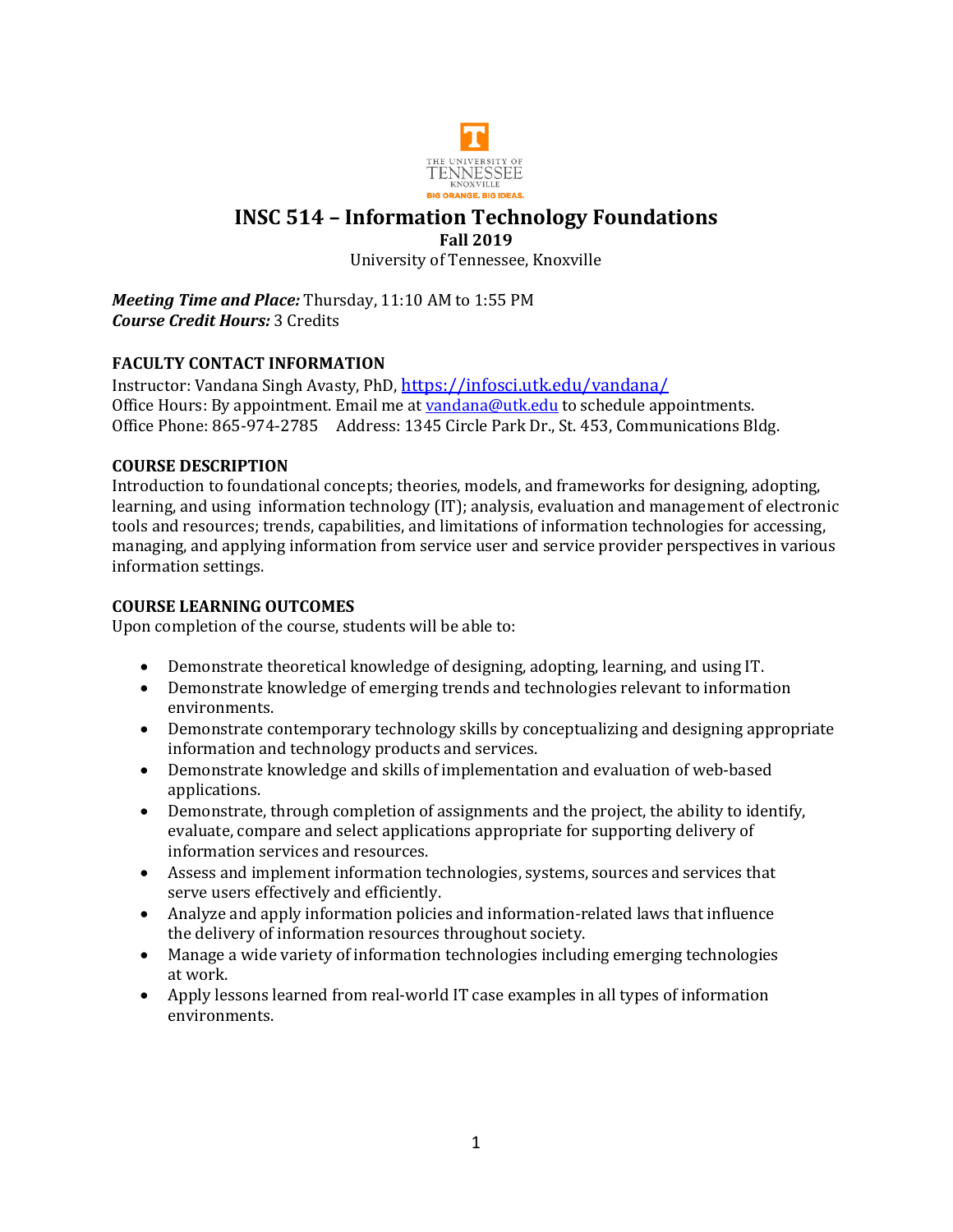# **LECTURE SCHEDULE AND TOPICS**

| Class #                                                     | <b>Topics</b>                                                | <b>Assignments Due</b>   |  |  |  |
|-------------------------------------------------------------|--------------------------------------------------------------|--------------------------|--|--|--|
| <b>Aug 22</b>                                               | Introduction & Course Overview                               |                          |  |  |  |
| <b>Module 1 - Technology Assessment &amp; Planning</b>      |                                                              |                          |  |  |  |
| <b>Aug 29</b>                                               | Writing A Technology Plan and Social Media Policies          |                          |  |  |  |
| <b>Module 2- Environmental Scan of IT</b>                   |                                                              |                          |  |  |  |
| Sep 5                                                       | <b>Introduction to Computers</b>                             |                          |  |  |  |
| Sept 12                                                     | IT Landscape for Information Agencies                        | A1: IT Skills Assessment |  |  |  |
| <b>Module 3. Designing and Developing IT</b>                |                                                              |                          |  |  |  |
| Sept 19                                                     | Developing in-house IT solutions (HTML)                      |                          |  |  |  |
| Sep 26                                                      | Designing in-house IT solutions (Req. Gathering & DBMS))     |                          |  |  |  |
| Oct <sub>3</sub>                                            | User Centered Design & Mobile Apps Evaluation                | A2: Social Media Plan    |  |  |  |
| <b>Module 4. Training Users &amp; Staff for Using IT</b>    |                                                              |                          |  |  |  |
| <b>Oct 10</b>                                               | Broadcasting tools - Podcast & Screencast                    |                          |  |  |  |
| <b>Oct 17</b>                                               | <b>Fall Break</b>                                            | No Class                 |  |  |  |
| <b>Module 5. Deploying IT for Serving Patrons</b>           |                                                              |                          |  |  |  |
| <b>Oct 24</b>                                               | Networking (PAN, MAN, LAN, WAN)                              |                          |  |  |  |
| <b>Oct 31</b>                                               | Adoption and Post-adoption theories of IT                    | A3: Web Design - HTML    |  |  |  |
| <b>Module 6. Managing IT</b>                                |                                                              |                          |  |  |  |
| Nov <sub>7</sub>                                            | IT Security - Safety, Ethics, & Privacy                      |                          |  |  |  |
| <b>Module 7. Measuring Return on Investment (ROI) in IT</b> |                                                              |                          |  |  |  |
| <b>Nov 14</b>                                               | Content Management Systems & Web Analytics                   |                          |  |  |  |
| <b>Nov 21</b>                                               | IT Careers for SIS Graduates (In-Class Activity - 10 points) | 4-Screencast & Podcast   |  |  |  |
| <b>Nov 28</b>                                               | Thanksgiving Holiday                                         | No Class                 |  |  |  |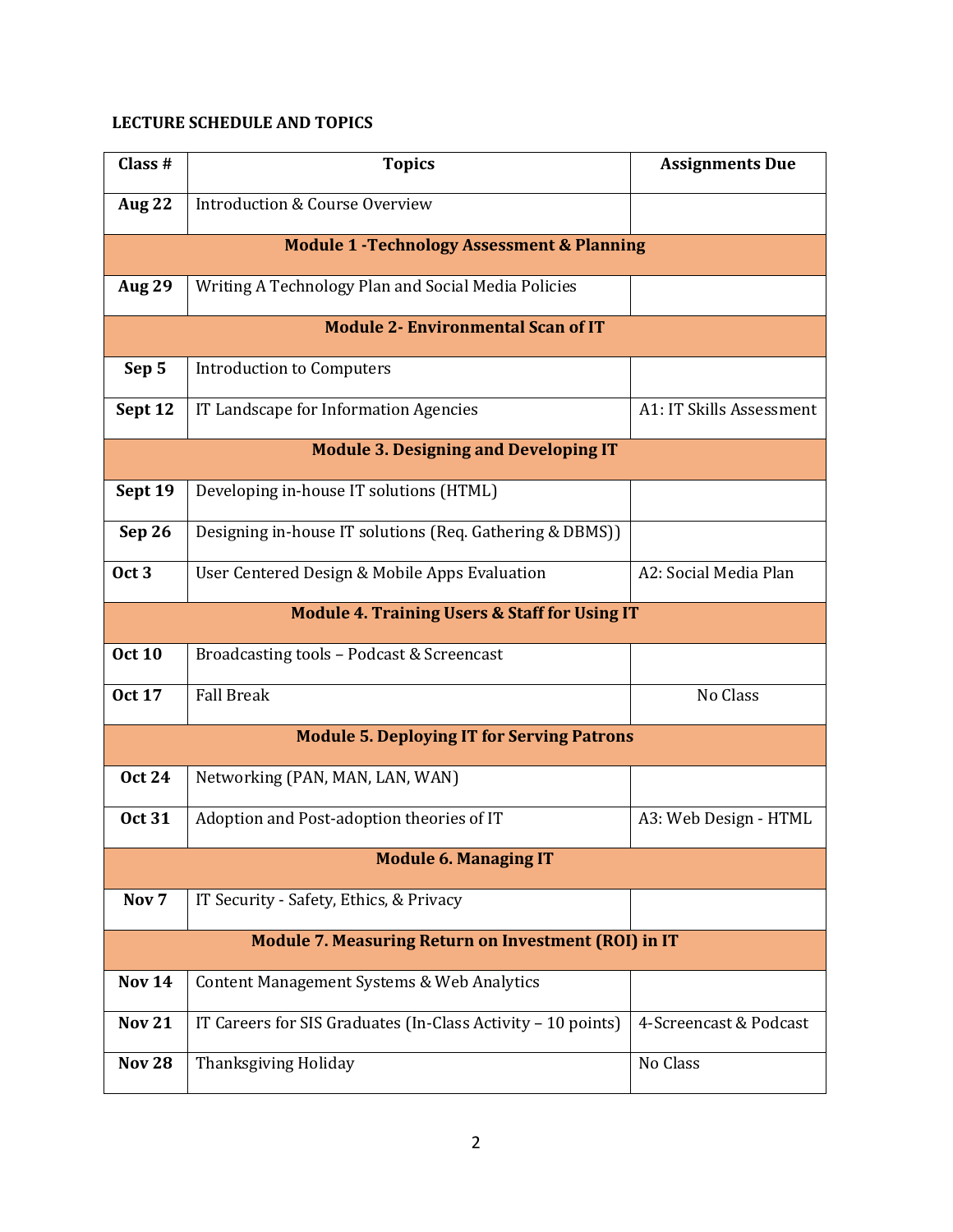### **COURSE DESIGN**

This course adopts an active learning approach. Students are required to complete all required readings, attend all class lectures, complete graded activities and assignments, and participate in all class activities, including instructor-led and student-led discussions, and small-group and individual activities. All recommended readings will be uploaded on the course Canvas site.

#### **DISCOVERY LEARNING APPROACH**

A learning strategy that you can use in this course is called the discovery frame. The discovery frame emphasizes learning from your own experiences – discovering new knowledge rather than only importing it from someone else's knowledge base. The key characteristics of this frame are: (1) All resources necessary for learning are resident in the individual. (2) It is learning through doing. (3) It is information gathering with evaluation. Ask yourself: "How did I do that? Can I do it again?" rather than "Did I do it right?" (4) It causes you to identify behavior patterns that make a difference for you. (5) It focuses on success and the use of feedback – you cannot succeed unless you stop and ask: "How did I succeed?" The use of the discovery frame highlights additional goals in this course: to help you learn how to learn, and to learn that learning can be fun. This course aims to teach you important concepts and procedures that will help you continue to learn about knowledge management from your own experiences. The amount of knowledge and skills you will gain from this course will depend on the amount of time and work you invest every week. Information sharing, interaction, and collaboration are essential components of this learning approach.

#### **COMMUNICATION**

- The course instructor is required to communicate with students through UTK email address. If you prefer to use another address, consult th[e OIT Helpdesk](http://oit.utk.edu/email.php) to obtain directions for forwarding your UTK mail to your preferred address if you don't wish to check both accounts.
- Feel free to contact me for questions or to share ideas! To ensure quick response, start your message subject line with **INSC 514**. I will reply to your messages within *72 hours*.
- This course is offered in a virtual mode using Canvas & Zoom. The delivery of the course content will include lectures, videos, discussions, live demonstrations, and hands-on training activities.
- All lecture slides will be posted on Canvas. Read the class announcement posted on Canvas to stay current with course matters.
- Submit assignments on Canvas. Do not email them to the instructor.

## **COMPUTING REQUIREMENTS**

You must have adequate computing skills, including but not limited to use of word processing, Web browsers, e-mail, listservs, Canvas, and Collaborate software. You must learn how to submit your assignments using Canvas. The [Office of Information Technology \(OIT\)](http://oit.utk.edu/) provides training classes in using varied technologies for students at no charge (advance registration is required).

You must obtain a UT email account and UT Unix account, and subscribe to the SIS student listserv. In addition, you must have the PowerPoint Reader or the regular PowerPoint software installed on your computer in order to download the lecture notes from Canvas.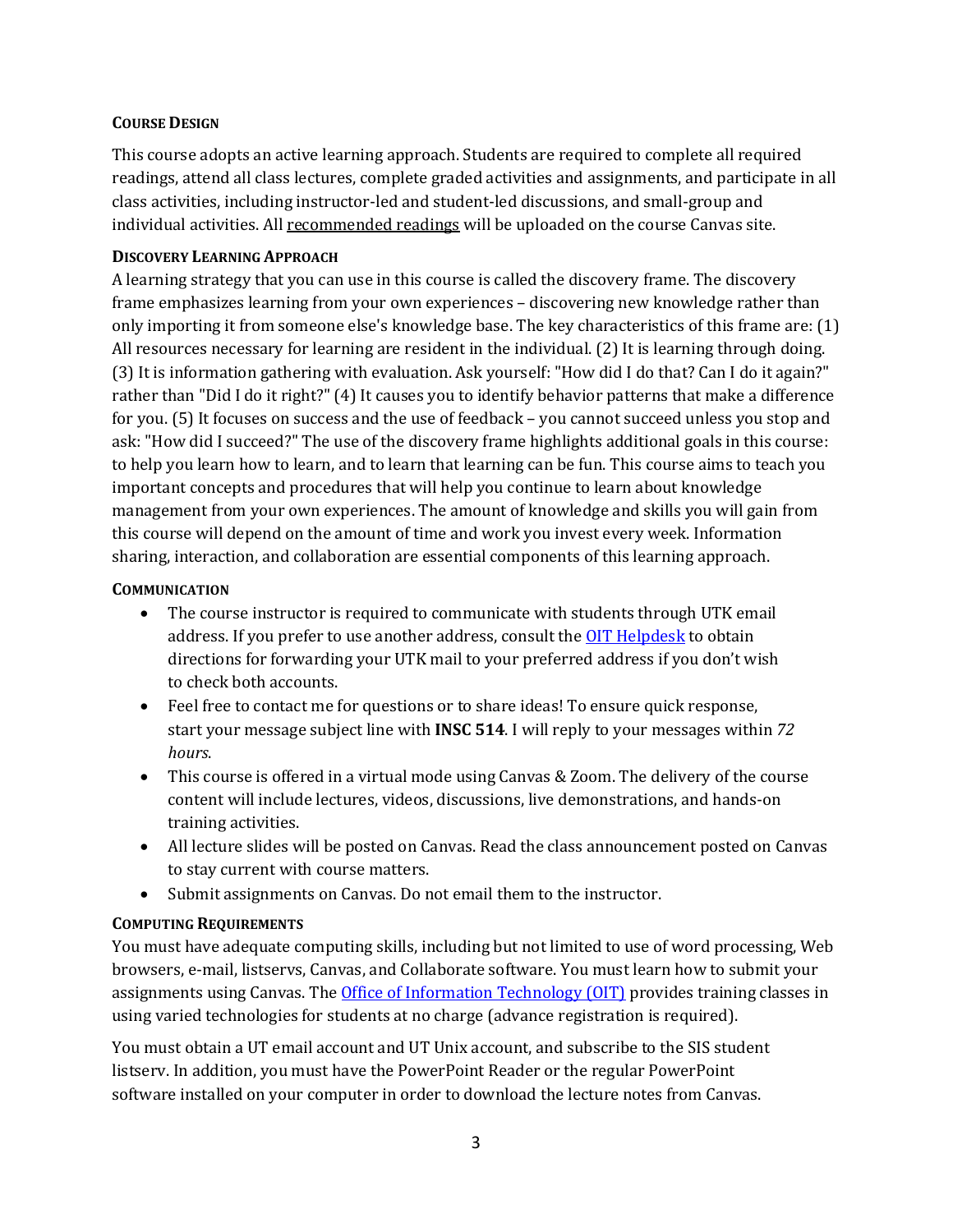### **CLASS ATTENDANCE POLICY**

It is assumed that each student be present and speak in class. Missing more classes or failing to participate will lower your grade; frequent participation will raise the grade.

Regular attendance is required and necessary. A substantial portion of your grade will be based on in-class work and participation. Unexplained absences will affect your grade. Contact me as soon as possible if you cannot attend class. If you will be absent from class, you must:

- Inform me in advance or as soon as possible after class
- Submit any work due from the missed class period
- Listen to class recording
- Obtain notes, handouts, etc. from Canvas
- Check with classmates for notes, announcements, etc.

#### *Acceptable reasons for absence from class include:*

- Illness
- Serious family emergencies
- Special curricular or job requirements (e.g., judging trips, field trips, professional conferences)
- Military obligation
- Severe weather conditions
- Religious holidays
- Participation in official university activities such as music performances, athletic competition or debate
- Obligations for court imposed legal obligations (i.e., jury duty, subpoena)

Missing more than one class meeting for reasons other than those listed above will have a negative impact on your course participation grade.

#### **INCLEMENT WEATHER**

"*The chancellor (or appointed representative) may officially close or suspend selected activities of the university because of extreme weather conditions. When a decision to close is made, information is distributed to the campus community, shared with local media, and posted on the front page at [http://utk.edu.](http://utk.edu/)* (Hilltopics, p. 55)( <http://hilltopics.utk.edu/files/Hilltopics%202015-16.pdf> ). SIS will cancel classes when UT is closed. Please check the SIS student listserv (UTKSIS-L@LISTSERV.UTK.EDU) for messages about closing.

#### **DISABILITIES THAT CONSTRAIN LEARNING**

Any student who feels s/he may need an accommodation based on the impact of a disability should contact Student Disability Services in Dunford Hall, at 865-974-6087, or by video relay at, 865-622- 6566, to coordinate reasonable academic accommodations.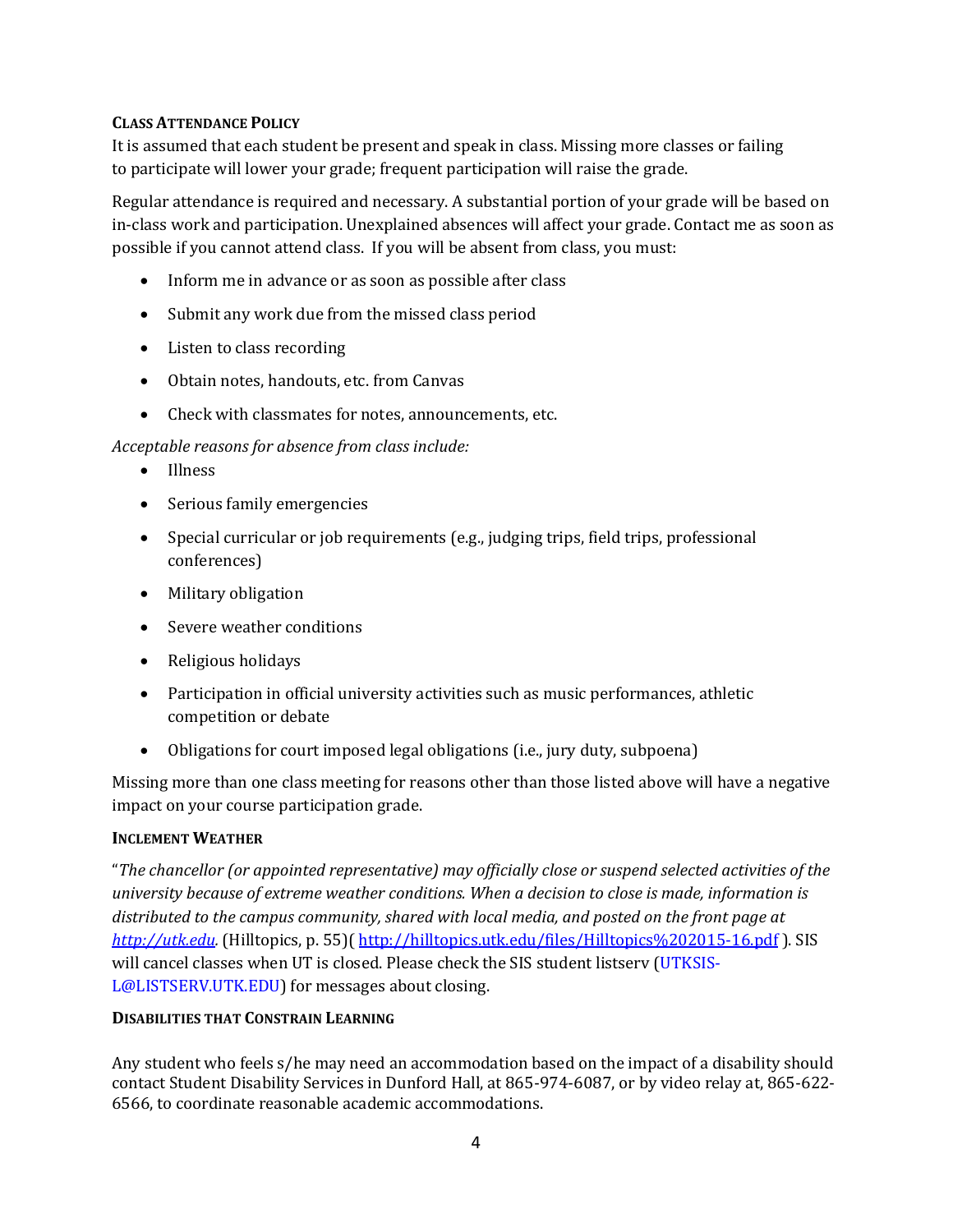## **CIVILITY**

Civility is genuine respect and regard for others: politeness, consideration, tact, good manners, graciousness, cordiality, affability, amiability and courteousness. Civility enhances academic freedom and integrity, and is a prerequisite to the free exchange of ideas and knowledge in the learning community. Our community consists of students, faculty, staff, alumni, and campus visitors. Community members affect each other's well-being and have a shared interest in creating and sustaining an environment where all community members and their points of view are valued and respected. Affirming the value of each member of the university community, the campus asks that all its members adhere to the principles of civility and community adopted by the campus: [http://civility.utk.edu/.](http://civility.utk.edu/)

## **CCI DIVERSITY STATEMENT**

The College of Communication and Information recognizes that a college diverse in its people, curricula, scholarship, research, and creative activities expands opportunities for intellectual inquiry and engagement, helps students develop critical thinking skills, and prepares students for social and civic responsibilities. All members of the College benefit from diversity and the quality of learning, research, scholarship and creative activities is enhanced by a climate of inclusion, understanding and appreciation of differences and the full range of human experience. As a result, the College is committed to diversity and equal opportunity and it recognizes that it must represent the diversity inherent in American society. The College is acutely aware that diversity and fairness are foundations that unite the College's faculty, staff, students, and the larger communication and information community.

## **UT ODS DISABILITY STATEMENT**

Any student who feels he or she may need an accommodation based on the impact of a disability should contact the Office of Disability Services (ODS) at 865-974-6087 in 100 Dunford Hall to document their eligibility for services. ODS will work with students and faculty to coordinate reasonable accommodations for students with documented disabilities."

## **ACADEMIC INTEGRITY**

Students should be familiar and maintain their *Academic Integrity* described in <http://hilltopics.utk.edu/files/Hilltopics%202015-16.pdf> , p. 15 as: "*Study, preparation and presentation should involve at all times the student's own work, unless it has been clearly specified that work is to be a team effort. Academic honesty requires that the student present his or her own work in all academic projects, including tests, papers, homework, and class presentation. When incorporating the work of other scholars and writers into a project, the student must accurately cite the source of that work*."

Students should abide by the *Honor Statement* described in the same Hilltopics, p. 73:

*"An essential feature of The University of Tennessee is a commitment to maintaining an atmosphere of intellectual integrity and academic honesty. As a student of the University, I pledge that I will neither*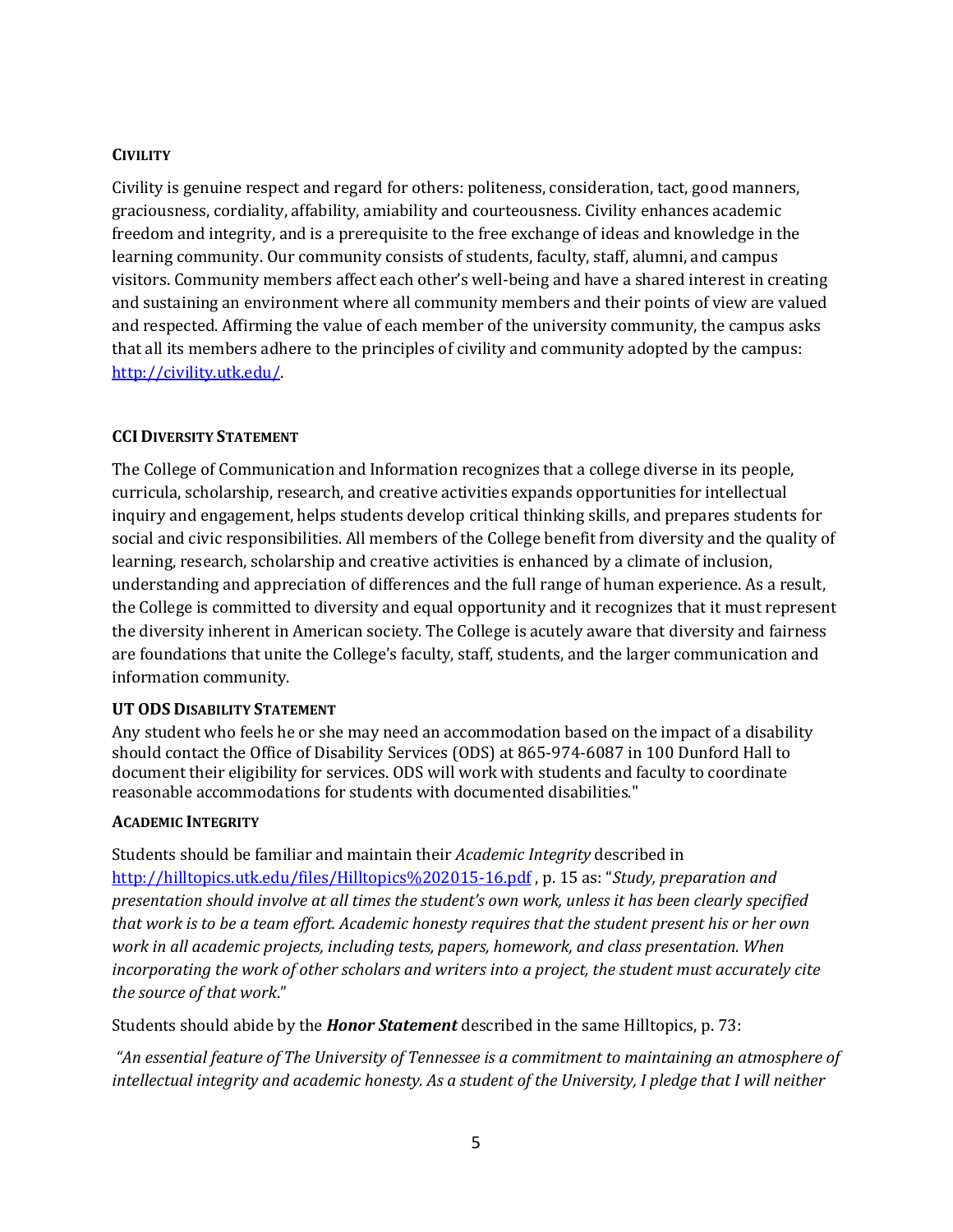*knowingly give nor receive any inappropriate assistance in academic work, thus affirming my own personal commitment to honor and integrity."* 

# **PLAGIARISM**

Plagiarism in any of its several forms is intolerable, and attention to matters of documentation in all written work is expected and required. Inadvertence, alleged lack of understanding, or avowed ignorance of the various types of plagiarism are not acceptable excuses.

# *Specific examples of plagiarism are:*

- 1. Copying without proper documentation (quotation marks and a citation) written or spoken words, phrases, or sentences from any source;
- 2. Summarizing without proper documentation (usually a citation) ideas from another source (unless such information is recognized as common knowledge);
- 3. Borrowing facts, statistics, graphs, pictorial representations, or phrases without acknowledging the source (unless such information is recognized as common knowledge);
- 4. Collaborating on a graded assignment without the instructor's approval;
- 5. Submitting work, either in whole or in part, created by a professional service and used without attribution (e.g., paper, speech, bibliography, or photograph).

Students who may be unsure of the nature of plagiarism should consult the instructor or a guide for writing research reports. (Additional resources are available at [http://www.lib.utk.edu/instruction/plagiarism.\)](http://www.lib.utk.edu/instruction/plagiarism)

Infractions of academic integrity are penalized according to the severity of the infraction but **may include a course grade of "F."** 

# **ASSIGNMENTS AND GRADING**

Student work is assigned a grade based on quality of thought and writing style, thoroughness of research and of references, appropriateness of length, and originality. Only exceptional work will receive an "A" grade. Deliverables that are received after the due date will be assigned a lower grade than would otherwise be received. All sources must be cited, quotations must be in quotation marks and attributed correctly. Not doing so constitutes plagiarism.

# **DUE DATES AND LATE ASSIGNMENTS**

Assignments should be submitted to the "assignments" area of Canvas and are due (officially) at 11:59 p.m. EST on the due date listed on the syllabus. I will download the submissions from Canvas early the next morning. **I will ONLY download course deliverables from Canvas ONCE.** 

- 15% of total grade will be deducted for every 24 hours the deliverable (e.g., assignments, online discussion entries, etc.) is not turned in.
	- o You will also lose points for submitting a wrong file.
- In case of emergency, please contact the instructor before the due date to avoid losing points for the late submission.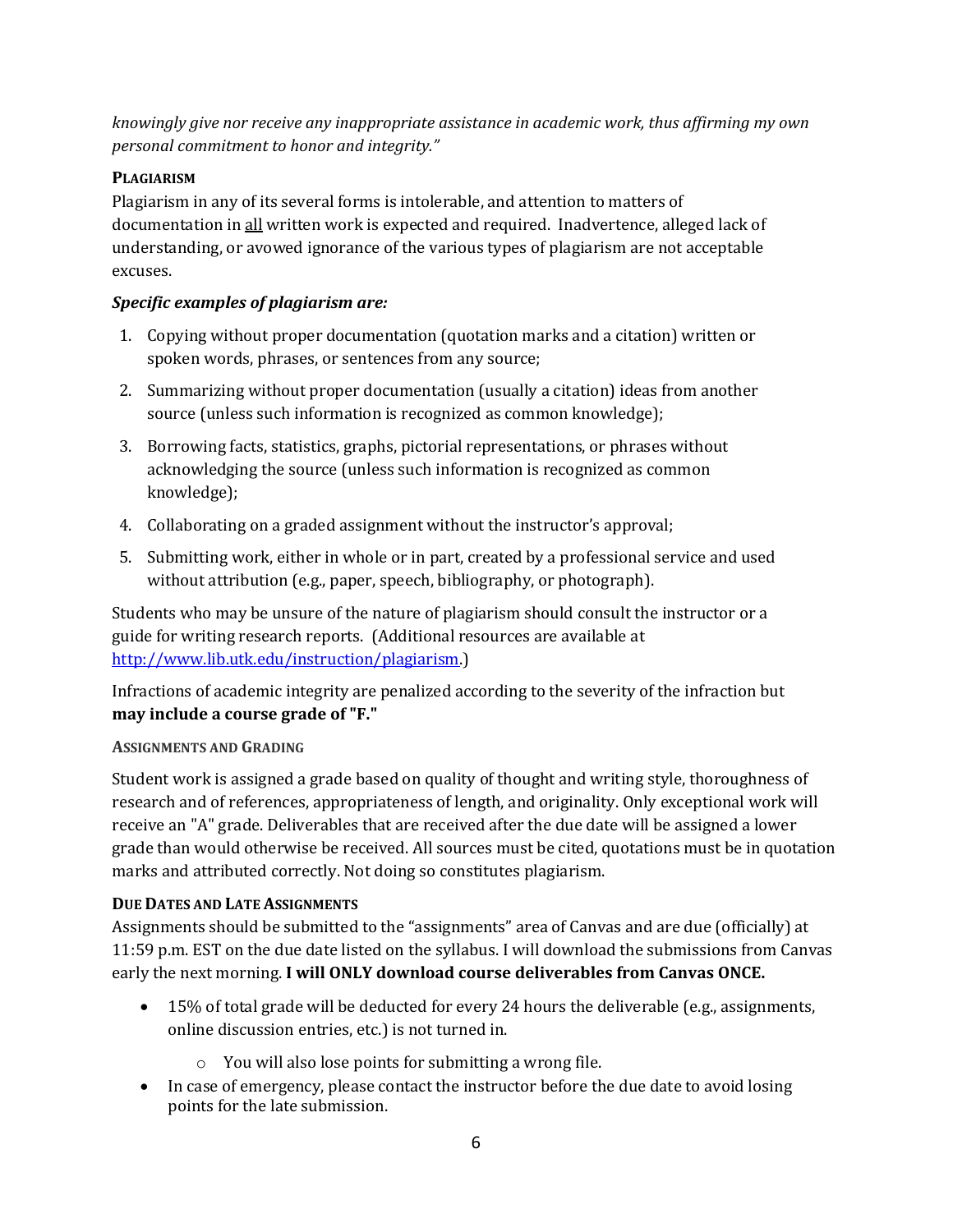#### **INCOMPLETES**

Based on adopted University of Tennessee-Knoxville and SIS policy, a grade of *I* (Incomplete) is reserved for emergencies that prevent the student from completing the course on time. Incompletes are granted only under "the most unusual of circumstances" and solely at the discretion of the instructor. Plan your semester's course of study carefully to insure sufficient time to complete the required work.

For students who simply "disappear" without contacting the instructor and without completing the required form, an "F" is submitted.

| <b>Assignment</b>             | <b>Total Points</b> | <b>Due Date</b>        | <b>Program Outcome</b> |
|-------------------------------|---------------------|------------------------|------------------------|
| IT Skills                     | 20 points           | September 10           | 4, 5                   |
| Social Media Plan             | 20 points           | October 1              | 3,4                    |
| <b>HTML Essay</b>             | 20 points           | October 22             | 6,9                    |
| <b>Podcast and Screencast</b> | 20 points           | November 12            | 6, 7                   |
| Reflection                    | 10 points           | December 3             | 3                      |
| Participation                 | 10 points           | <b>Entire Semester</b> |                        |

## **ASSIGNMENTS**

## **EVALUATION**

- You will be responsible to check if you have received any feedback from me on the course Canvas site.
- You will also be responsible to check if your submission is graded.
- Semester grades will be assigned according to the following scale.

| A            | $90 \leq$ | (4 quality points per semester hour) superior performance.                        |  |
|--------------|-----------|-----------------------------------------------------------------------------------|--|
| A-           | 87-89.99  | (3.7 quality points per semester credit hour) intermediate grade performance.     |  |
| $B+$         | 85-86.99  | (3.5 quality points per semester hour) better than satisfactory performance.      |  |
| B            | 80-84.99  | (3 quality points per semester hour) satisfactory performance.                    |  |
| $B -$        | 77-79.99  | (2.7 quality points per semester credit hour) intermediate grade performance.     |  |
| $C+$         | 75-76.99  | (2.5 quality points per semester hour) less than satisfactory performance.        |  |
| C            | 70-74.99  | (2 quality points per semester hour) performance well below the standard          |  |
|              |           | expected of graduate students.                                                    |  |
| D            | 60-69.99  | (1 quality point per semester hour) clearly unsatisfactory performance and        |  |
|              |           | cannot be used to satisfy degree requirements.                                    |  |
| $\mathbf{F}$ | 59.99≥    | (no quality points) extremely unsatisfactory performance and cannot be used       |  |
|              |           | to satisfy degree requirements.                                                   |  |
| L            |           | (no quality points) a temporary grade indicating that the student has             |  |
|              |           | performed satisfactorily in the course but, due to unforeseen circumstances,      |  |
|              |           | has been unable to finish all requirements. An I is not given to enable a student |  |
|              |           | to do additional work to raise a deficient grade. The instructor, in consultation |  |
|              |           | with the student, decides the terms for the removal of the I, including the time  |  |
|              |           | limit for removal. If the I is not removed within one calendar year, the grade    |  |
|              |           | will be changed to an F. The course will not be counted in the cumulative grade   |  |